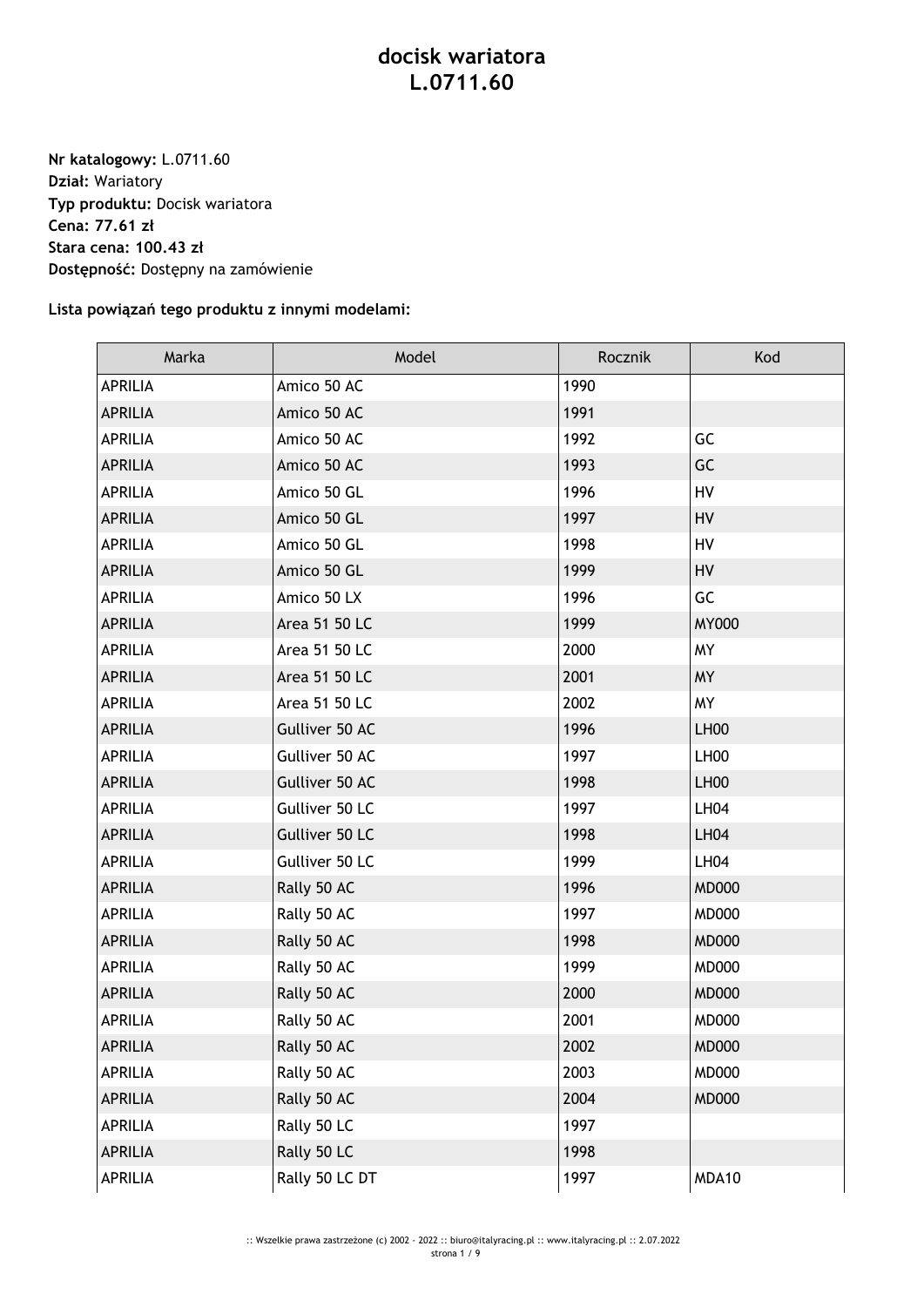| <b>APRILIA</b> | Rally 50 LC DT     | 1998 | MDA10        |
|----------------|--------------------|------|--------------|
| <b>APRILIA</b> | Scarabeo 50 AC     | 1994 | <b>MS</b>    |
| <b>APRILIA</b> | Scarabeo 50 AC     | 1995 | <b>MS</b>    |
| APRILIA        | Scarabeo 50 AC     | 1996 | <b>MS</b>    |
| <b>APRILIA</b> | Scarabeo 50 AC     | 1997 | PF           |
| APRILIA        | Scarabeo 50 AC     | 1998 | PF           |
| <b>APRILIA</b> | Scarabeo 50 AC     | 1999 | PF           |
| <b>APRILIA</b> | Scarabeo 50 AC     | 2000 | PF           |
| <b>APRILIA</b> | Scarabeo 50 AC     | 2001 | PF           |
| <b>APRILIA</b> | Scarabeo 50 AC     | 2002 | PF           |
| <b>APRILIA</b> | Sonic 50 AC        | 1998 | PB           |
| <b>APRILIA</b> | Sonic 50 AC        | 1999 | PB           |
| <b>APRILIA</b> | Sonic 50 AC        | 2000 | PB           |
| <b>APRILIA</b> | Sonic 50 AC        | 2001 | PB           |
| <b>APRILIA</b> | Sonic 50 AC        | 2002 | PB           |
| <b>APRILIA</b> | Sonic 50 LC GP     | 1998 | PB           |
| <b>APRILIA</b> | Sonic 50 LC GP     | 1999 | PB           |
| <b>APRILIA</b> | SR 50 AC Replica   | 1994 | MR/LF        |
| <b>APRILIA</b> | SR 50 AC Replica   | 1995 | MR/LF        |
| APRILIA        | SR 50 AC Replica   | 1996 | MR/LF        |
| <b>APRILIA</b> | SR 50 AC Urb.      | 1997 |              |
| <b>APRILIA</b> | SR 50 AC www       | 1997 | LYH00        |
| <b>APRILIA</b> | SR 50 AC www       | 1998 | LYH00        |
| <b>APRILIA</b> | SR 50 AC www       | 1999 | LYH00        |
| <b>APRILIA</b> | SR 50 AC www       | 2000 | LYH00        |
| APRILIA        | SR 50 AC www       | 2001 | LYH00        |
| <b>APRILIA</b> | SR 50 AC www       | 2002 | LYH00        |
| <b>APRILIA</b> | <b>SR 50 LC</b>    | 1997 | MR/LC        |
| <b>APRILIA</b> | <b>SR 50 LC</b>    | 1998 | MR/LC        |
| <b>APRILIA</b> | SR 50 LC Netscaper | 1997 | <b>MZ</b>    |
| <b>APRILIA</b> | SR 50 LC Netscaper | 1998 | <b>MZ</b>    |
| <b>APRILIA</b> | SR 50 LC Racing    | 1999 | <b>MZ</b>    |
| <b>APRILIA</b> | SR 50 LC Racing    | 2000 | <b>RLA10</b> |
| <b>APRILIA</b> | SR 50 LC Replica   | 1996 | MR/LC        |
| <b>APRILIA</b> | SR 50 LC Replica   | 1997 | <b>MZ</b>    |
| APRILIA        | SR 50 LC Sport     | 2000 |              |
| <b>APRILIA</b> | SR 50 LC Sport     | 2001 |              |
| <b>APRILIA</b> | SR 50 LC Sport     | 2002 |              |
| <b>APRILIA</b> | SR 50 LC Street    | 2004 |              |
| <b>APRILIA</b> | SR 50 LC Street    | 2005 |              |
| ATALA/RIZZATO  | Carosello 50       | 1999 |              |
| ATALA/RIZZATO  | Carosello 50       | 2000 |              |
| <b>BENELLI</b> | 491 50 LC          | 1998 |              |
| <b>BENELLI</b> | 491 50 LC          | 1999 |              |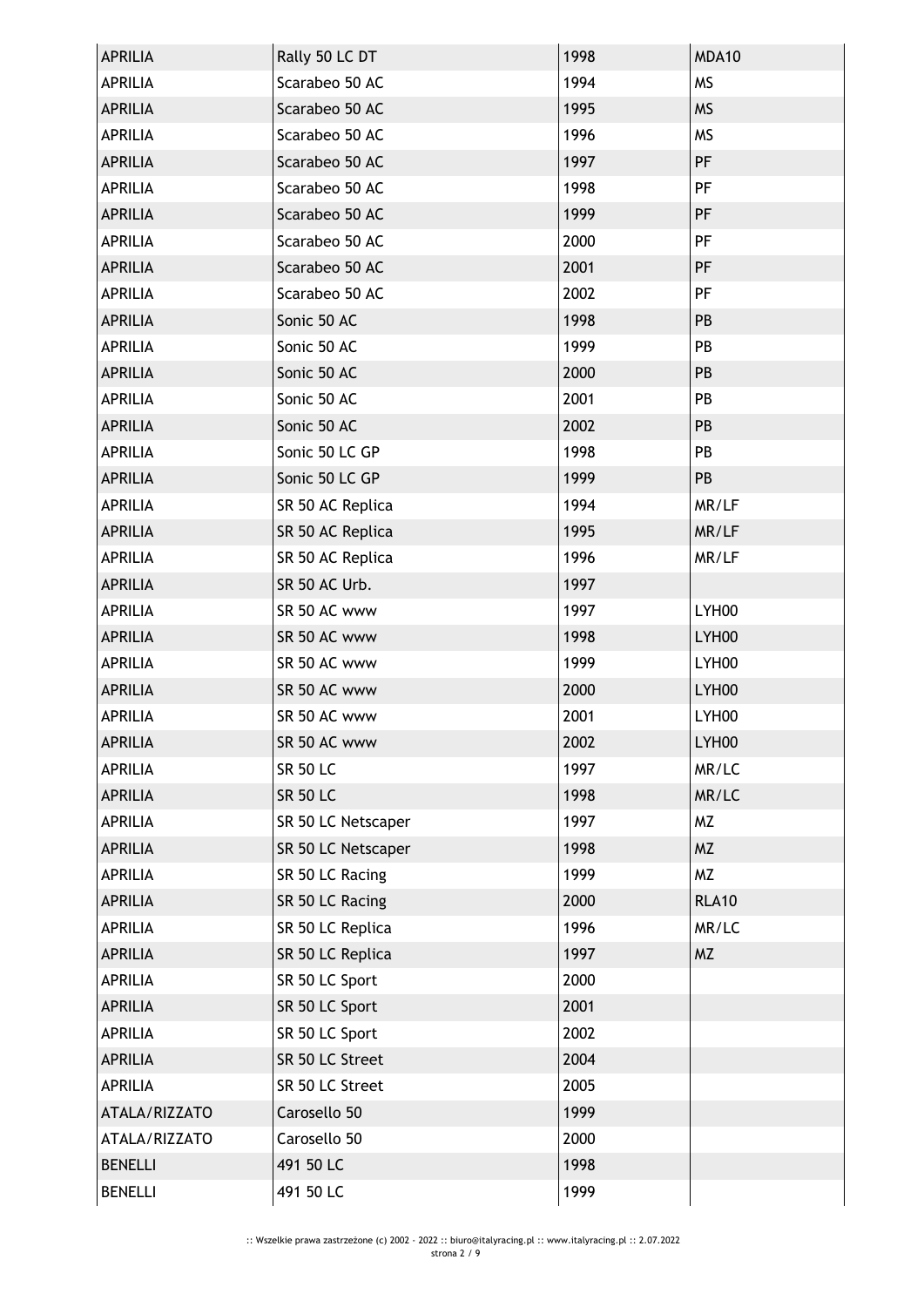| <b>BENELLI</b> | 491 50 LC          | 2000 |               |
|----------------|--------------------|------|---------------|
| <b>BENELLI</b> | 491 50 LC          | 2001 |               |
| <b>BENELLI</b> | 491 50 LC          | 2002 |               |
| <b>BENELLI</b> | 491 50 LC          | 2003 |               |
| <b>BENELLI</b> | 491 50 LC Replica  | 2002 | <b>BA01</b>   |
| <b>BENELLI</b> | 491 50 LC Replica  | 2003 | <b>BA01</b>   |
| <b>BENELLI</b> | 491 50 LC Replica  | 2004 |               |
| <b>BENELLI</b> | 491 50 LC Replica  | 2005 |               |
| <b>BENELLI</b> | 491 50 RR LC       | 2000 | <b>BA01</b>   |
| <b>BENELLI</b> | 491 50 RR LC       | 2001 | <b>BA01</b>   |
| <b>BENELLI</b> | 491 50 RR LC       | 2002 |               |
| <b>BENELLI</b> | 491 50 RR LC       | 2003 | <b>BA01</b>   |
| <b>BENELLI</b> | 491 50 RR LC       | 2004 |               |
| <b>BENELLI</b> | 491 50 RR LC       | 2005 |               |
| <b>BENELLI</b> | 491 50 ST AC       | 2003 | <b>BA01</b>   |
| <b>BENELLI</b> | 491 50 ST AC       | 2004 |               |
| <b>BENELLI</b> | 491 50 ST AC       | 2005 |               |
| <b>BENELLI</b> | K2 50 AC Namur     | 1999 |               |
| <b>BENELLI</b> | K2 50 AC Namur     | 2000 | <b>BA01</b>   |
| <b>BENELLI</b> | K2 50 AC Namur     | 2001 | <b>BA01</b>   |
| <b>BENELLI</b> | K2 50 LC           | 1998 | <b>BA01</b>   |
| <b>BENELLI</b> | K2 50 LC           | 1999 | <b>BA01</b>   |
| <b>BENELLI</b> | LX 50 Pepe         | 2003 | <b>SP000</b>  |
| <b>BENELLI</b> | Naked 50           | 2002 |               |
| <b>BENELLI</b> | Naked 50           | 2003 |               |
| <b>BENELLI</b> | Naked 50           | 2004 |               |
| <b>BENELLI</b> | Naked 50           | 2005 |               |
| <b>BENELLI</b> | Pepe 50 AC         | 1999 | <b>BA03</b>   |
| <b>BENELLI</b> | Pepe 50 AC         | 2000 | <b>BA03</b>   |
| <b>BENELLI</b> | Pepe 50 AC         | 2001 | <b>BA03</b>   |
| <b>BENELLI</b> | Pepe 50 AC         | 2002 | <b>BA03</b>   |
| <b>BETA</b>    | Ark 50 AC          | 1997 | BS4C2         |
| <b>BETA</b>    | Ark 50 AC          | 2001 | BS4C2         |
| <b>BETA</b>    | Ark 50 AC          | 2002 | BS4C2         |
| <b>BETA</b>    | Ark 50 AC          | 2003 | BS4C2         |
| <b>BETA</b>    | Ark 50 AC          | 2004 | BS4C4         |
| <b>BETA</b>    | Ark 50 AC          | 2005 | BS4C4         |
| <b>BETA</b>    | <b>Ark 50 LC</b>   | 2002 | <b>BS4C00</b> |
| <b>BETA</b>    | <b>Ark 50 LC</b>   | 2003 | <b>BS4C00</b> |
| <b>BETA</b>    | <b>Ark 50 LC K</b> | 2000 |               |
| <b>BETA</b>    | <b>Ark 50 LC K</b> | 2001 |               |
| <b>BETA</b>    | Chrono 50          | 1992 |               |
| <b>BETA</b>    | Chrono 50          | 1993 |               |
| <b>BETA</b>    | Chrono 50          | 1994 |               |
|                |                    |      |               |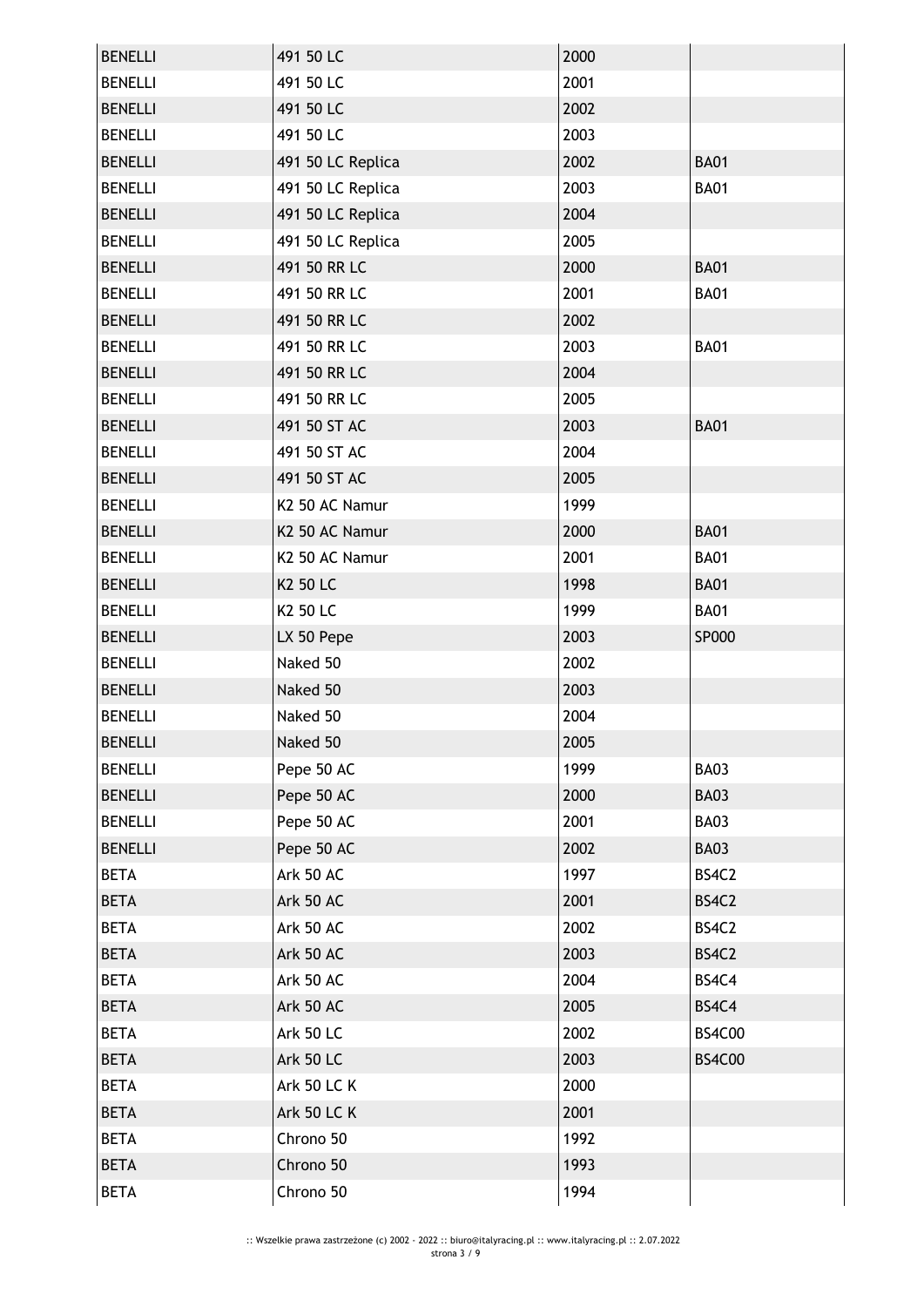| <b>BETA</b>     | Eikon 50               | 1999 | <b>BS</b>    |
|-----------------|------------------------|------|--------------|
| <b>BETA</b>     | Eikon 50               | 2000 | <b>BS</b>    |
| <b>BETA</b>     | Eikon 50               | 2001 | BS5          |
| <b>BETA</b>     | Eikon 50               | 2002 | BS5          |
| <b>BETA</b>     | Eikon 50               | 2003 | BS5          |
| <b>BETA</b>     | Eikon 50               | 2004 |              |
| <b>BETA</b>     | Eikon 50               | 2005 |              |
| <b>BETA</b>     | Quadra 50              | 1997 |              |
| <b>BETA</b>     | Quadra 50              | 2001 |              |
| <b>BETA</b>     | Tempo 50               | 1993 |              |
| <b>BETA</b>     | Tempo 50               | 1994 |              |
| <b>BETA</b>     | Tempo 50               | 1999 |              |
| <b>BETA</b>     | Tempo 50               | 2000 |              |
| <b>BETA</b>     | Tempo 50               | 2001 |              |
| <b>FANTIC</b>   | Big Wheel 50           | 1994 |              |
| <b>FANTIC</b>   | Pony 50 SR             | 1994 |              |
| <b>ITALJET</b>  | Dragster 50            | 1998 | <b>DRG</b>   |
| <b>ITALJET</b>  | Dragster 50            | 1999 | <b>DRG</b>   |
| <b>ITALJET</b>  | Dragster 50            | 2000 | <b>DRG</b>   |
| <b>ITALJET</b>  | Dragster 50            | 2001 | <b>DRG</b>   |
| <b>ITALJET</b>  | Dragster 50            | 2002 | <b>DRG</b>   |
| <b>ITALJET</b>  | Dragster 50            | 2003 | <b>DRG</b>   |
| <b>KTM</b>      | Go 50 Chrono           | 1994 |              |
| <b>KTM</b>      | Go 50 Chrono           | 1995 |              |
| <b>KTM</b>      | Go 50 Chrono           | 1996 | GO50         |
| <b>KTM</b>      | Go 50 Chrono           | 1997 | GO50         |
| <b>KTM</b>      | Go 50 Chrono           | 1998 |              |
| <b>KTM</b>      | Go 50 Chrono           | 1999 | GO50         |
| <b>MALAGUTI</b> | Centro 50 AC 2T SL     | 1994 | 36T          |
| <b>MALAGUTI</b> | Centro 50 AC 2T SL     | 1995 | 36T          |
| <b>MALAGUTI</b> | Centro 50 AC 2T SL     | 1996 | 36T          |
| <b>MALAGUTI</b> | Centro 50 AC 2T SL     | 1997 | 36T          |
| <b>MALAGUTI</b> | Centro 50 AC 2T SL     | 1998 | 36T          |
| <b>MALAGUTI</b> | Centro 50 AC 2T SL Kat | 1999 | 4900000      |
| <b>MALAGUTI</b> | Centro 50 AC 2T SL Kat | 2000 | 4900000      |
| <b>MALAGUTI</b> | Ciak 50 AC 2T          | 1999 | 5200000      |
| <b>MALAGUTI</b> | Ciak 50 AC 2T          | 2000 | 5200000      |
| <b>MALAGUTI</b> | Ciak 50 AC 2T          | 2001 | 5200000      |
| <b>MALAGUTI</b> | Ciak 50 AC 2T          | 2002 | 5200000      |
| <b>MALAGUTI</b> | Ciak 50 AC 2T          | 2003 |              |
| <b>MALAGUTI</b> | Ciak 50 AC 2T          | 2004 |              |
| <b>MALAGUTI</b> | F10 50 AC Jetline      | 1994 | ZJM35        |
| <b>MALAGUTI</b> | F10 50 AC Jetline      | 1995 | <b>ZJM35</b> |
| <b>MALAGUTI</b> | F10 50 AC Jetline      | 1996 | ZJM35        |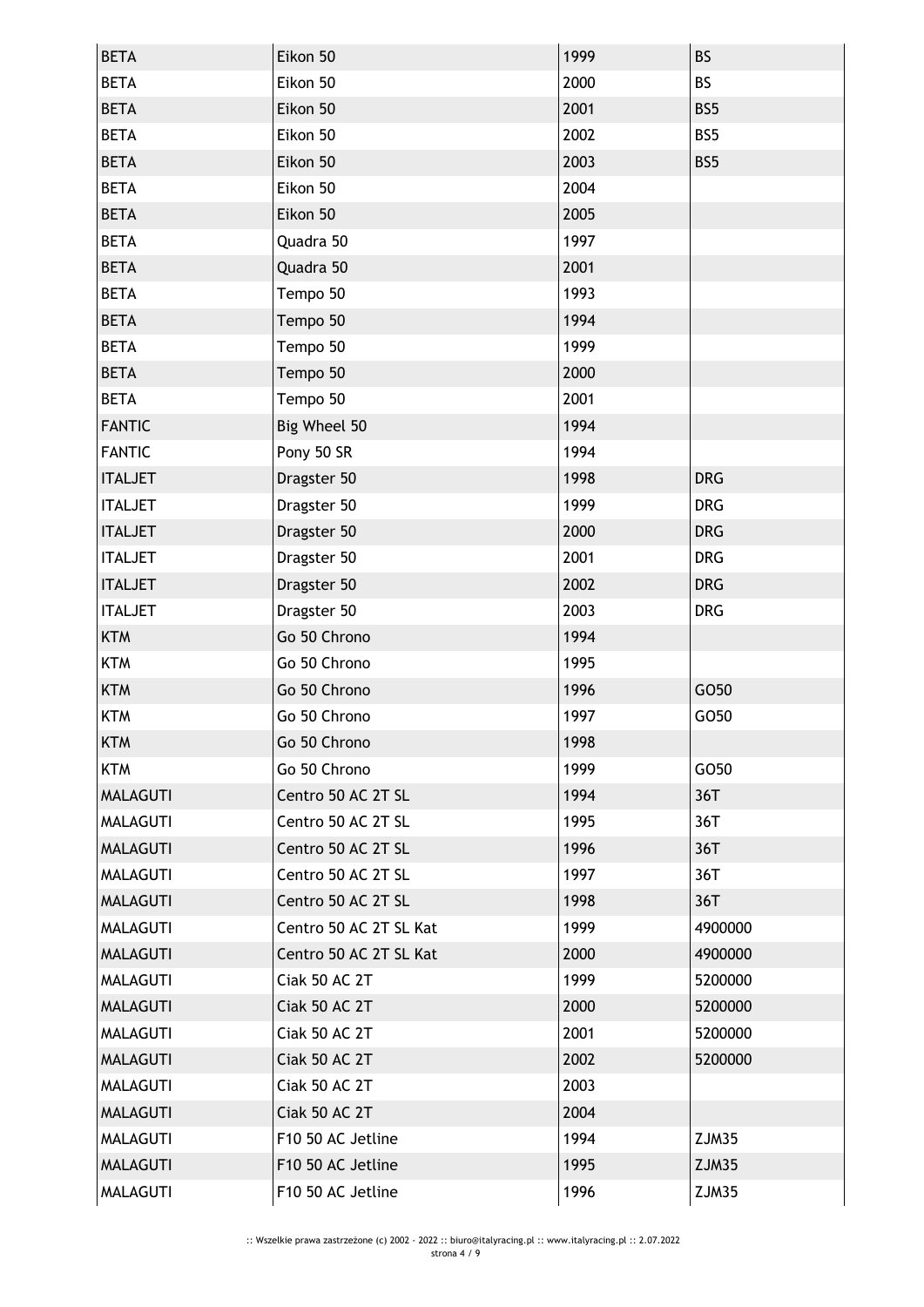| <b>MALAGUTI</b> | F10 50 AC Jetline     | 1997 | ZJM35        |
|-----------------|-----------------------|------|--------------|
| <b>MALAGUTI</b> | F10 50 AC Jetline     | 1998 | <b>ZJM35</b> |
| <b>MALAGUTI</b> | F10 50 AC Jetline     | 1999 | ZJM4800000   |
| <b>MALAGUTI</b> | F10 50 AC Jetline     | 2000 | ZJM4800000   |
| <b>MALAGUTI</b> | F10 50 AC Jetline     | 2001 | ZJM4800000   |
| <b>MALAGUTI</b> | F10 50 AC Jetline Wap | 2002 | ZJM4800000   |
| <b>MALAGUTI</b> | F10 50 AC Jetline Wap | 2003 | ZJM4800000   |
| <b>MALAGUTI</b> | F10 50 AC Jetline Wap | 2004 | ZJM4800000   |
| <b>MALAGUTI</b> | F10 Wap 50            | 2002 |              |
| <b>MALAGUTI</b> | F10 Wap 50            | 2003 |              |
| <b>MALAGUTI</b> | F10 Wap 50            | 2004 |              |
| <b>MALAGUTI</b> | F10 Wap 50            | 2005 |              |
| <b>MALAGUTI</b> | F12 50 AC Phantom     | 1994 | <b>ZJM40</b> |
| <b>MALAGUTI</b> | F12 50 AC Phantom     | 1995 | <b>ZJM40</b> |
| <b>MALAGUTI</b> | F12 50 AC Phantom     | 1996 | <b>ZJM40</b> |
| <b>MALAGUTI</b> | F12 50 AC Phantom     | 1997 | <b>ZJM40</b> |
| <b>MALAGUTI</b> | F12 50 AC Phantom     | 1998 | <b>ZJM40</b> |
| <b>MALAGUTI</b> | F12 50 AC Phantom     | 1999 | ZJM46        |
| <b>MALAGUTI</b> | F12 50 AC Phantom     | 2000 | <b>ZJM46</b> |
| <b>MALAGUTI</b> | F12 50 AC Phantom     | 2001 | ZJM46        |
| <b>MALAGUTI</b> | F12 50 AC Phantom     | 2002 | <b>ZJM46</b> |
| <b>MALAGUTI</b> | F12 50 AC Phantom     | 2003 | ZJM46        |
| <b>MALAGUTI</b> | F12 50 AC Phantom     | 2004 | <b>ZJM46</b> |
| <b>MALAGUTI</b> | F12 50 AC Phantom     | 2005 | ZJM46        |
| <b>MALAGUTI</b> | F12 50 LC             | 1996 | <b>ZJM41</b> |
| <b>MALAGUTI</b> | F15 50 AC DD          | 2004 | ZJM73K20173  |
| <b>MALAGUTI</b> | F15 50 AC DD          | 2005 | ZJM73K20173  |
| <b>MALAGUTI</b> | F15 50 LC Firefox     | 1997 | ZJM44        |
| <b>MALAGUTI</b> | F15 50 LC Firefox     | 1998 | ZJM44        |
| <b>MALAGUTI</b> | F15 50 LC Firefox     | 1999 | ZJM44        |
| <b>MALAGUTI</b> | F15 50 LC Firefox     | 2000 | ZJM44        |
| <b>MALAGUTI</b> | F15 50 LC Firefox     | 2001 | ZJM44        |
| <b>MALAGUTI</b> | F15 50 LC Firefox     | 2002 | <b>ZJM44</b> |
| <b>MALAGUTI</b> | F15 50 LC Firefox     | 2003 | ZJM44        |
| <b>MALAGUTI</b> | F15 50 LC Firefox     | 2004 | ZJM440       |
| <b>MALAGUTI</b> | F15 Digit 50 DD       | 2002 |              |
| <b>MALAGUTI</b> | F15 Digit 50 DD       | 2003 |              |
| MALAGUTI        | F15 Digit 50 DD       | 2004 |              |
| <b>MALAGUTI</b> | F15 Digit 50 DD       | 2005 |              |
| <b>MALAGUTI</b> | Yesterday 50          | 1998 | 45           |
| <b>MALAGUTI</b> | Yesterday 50          | 1999 | 45           |
| <b>MALAGUTI</b> | Yesterday 50          | 2000 | 45           |
| <b>MALAGUTI</b> | Yesterday 50          | 2001 | 45           |
| <b>MBK</b>      | CS 50 AC Mach G       | 2002 |              |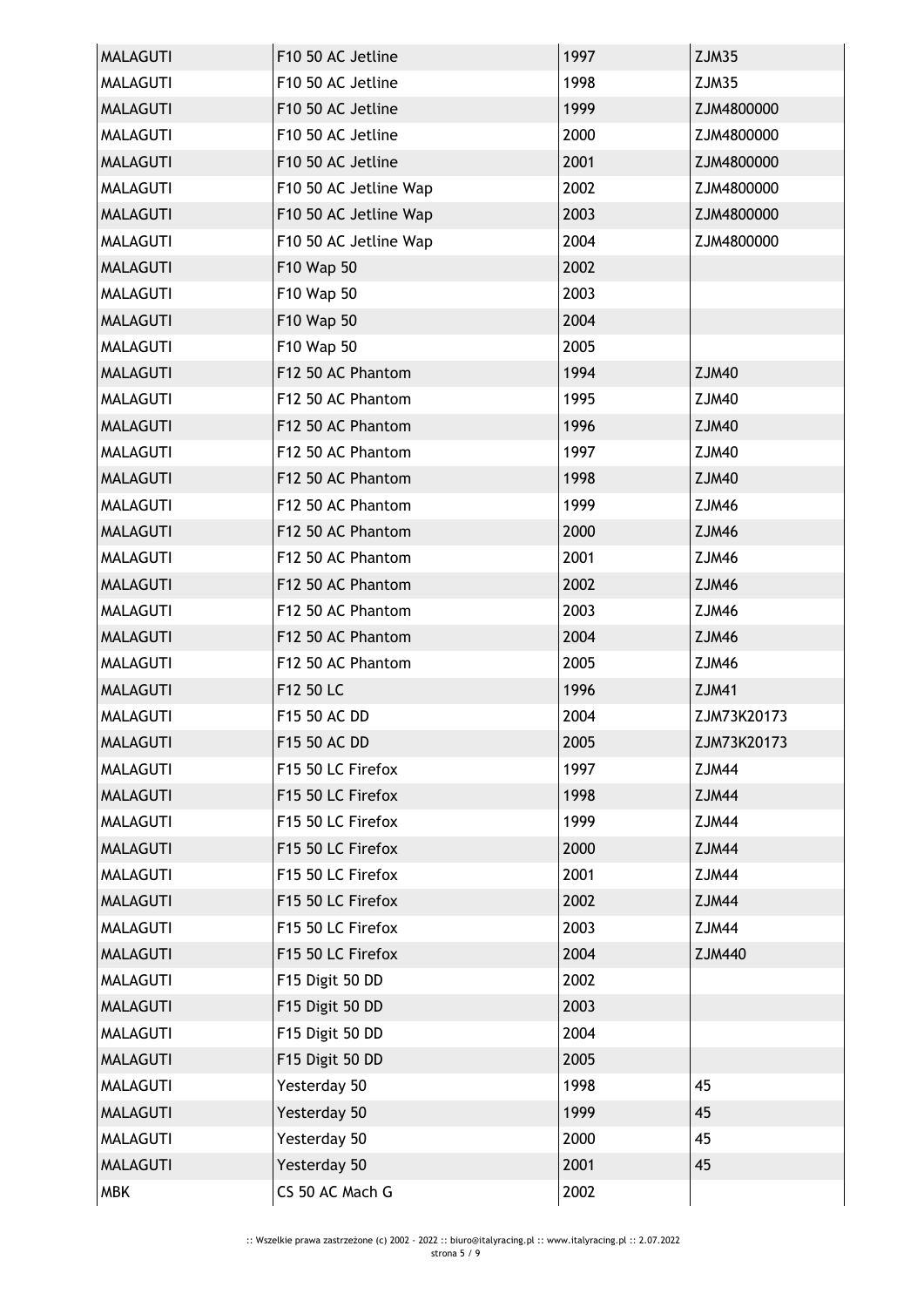| <b>MBK</b> | CS 50 AC Mach G                 | 2003 |       |
|------------|---------------------------------|------|-------|
| <b>MBK</b> | CS 50 AC Mach G                 | 2004 |       |
| <b>MBK</b> | CS 50 AC Mach G                 | 2005 |       |
| <b>MBK</b> | <b>CS 50 Z LC</b>               | 2002 |       |
| <b>MBK</b> | <b>CS 50 Z LC</b>               | 2003 |       |
| <b>MBK</b> | <b>CS 50 Z LC</b>               | 2004 |       |
| <b>MBK</b> | <b>CS 50 Z LC</b>               | 2005 |       |
| <b>MBK</b> | CW 50 12 inch                   | 2005 |       |
| <b>MBK</b> | CW 50 Booster                   | 1993 |       |
| <b>MBK</b> | CW 50 Booster                   | 1994 |       |
| <b>MBK</b> | CW 50 Booster                   | 1995 |       |
| <b>MBK</b> | CW 50 Booster                   | 1996 |       |
| <b>MBK</b> | CW 50 Booster                   | 1997 |       |
| <b>MBK</b> | CW 50 RS Booster NG             | 1996 | VG5SA |
| <b>MBK</b> | CW 50 RS Booster NG             | 1997 | VG5SA |
| <b>MBK</b> | CW 50 RS Booster NG             | 1998 | VG5SA |
| <b>MBK</b> | CW 50 RS Booster NG             | 1999 | VG5SA |
| <b>MBK</b> | CW 50 RS Booster NG             | 2000 | VG5SA |
| <b>MBK</b> | CW 50 RS Booster NG             | 2001 | VG5SA |
| <b>MBK</b> | CW 50 RS Booster NG             | 2002 | VG5SA |
| <b>MBK</b> | CW 50 RS Booster NG             | 2003 | VG5SA |
| <b>MBK</b> | CW 50 RS Booster NG             | 2004 | 2B12  |
| <b>MBK</b> | CW 50 RS Booster NG             | 2005 | 2B14  |
| <b>MBK</b> | CW 50 RSP Booster Rocket        | 1996 | 4VA   |
| <b>MBK</b> | CW 50 RSP Booster Rocket        | 1997 | 4VA   |
| <b>MBK</b> | <b>CW 50 RSP Booster Rocket</b> | 1998 | 4VA   |
| <b>MBK</b> | CW 50 RSP Booster Rocket        | 1999 | 4VA   |
| <b>MBK</b> | <b>CW 50 Track Booster</b>      | 1997 |       |
| <b>MBK</b> | <b>CW 50 Track Booster</b>      | 1998 |       |
| <b>MBK</b> | <b>CW 50 Track Booster</b>      | 1999 |       |
| <b>MBK</b> | Evolis 50                       | 1993 |       |
| <b>MBK</b> | Evolis 50                       | 1994 |       |
| <b>MBK</b> | Evolis 50                       | 1995 |       |
| <b>MBK</b> | Evolis 50                       | 1996 |       |
| <b>MBK</b> | Evolis 50                       | 1997 |       |
| <b>MBK</b> | Evolis 50                       | 1998 |       |
| <b>MBK</b> | EW 50 Slider                    | 2000 |       |
| <b>MBK</b> | EW 50 Slider                    | 2001 |       |
| <b>MBK</b> | EW 50 Slider                    | 2002 |       |
| <b>MBK</b> | EW 50 Slider                    | 2003 |       |
| <b>MBK</b> | EW 50 Slider                    | 2004 |       |
| <b>MBK</b> | EW 50 Slider                    | 2005 |       |
| <b>MBK</b> | Fizz 50                         | 1995 |       |
| <b>MBK</b> | Fizz 50                         | 1996 |       |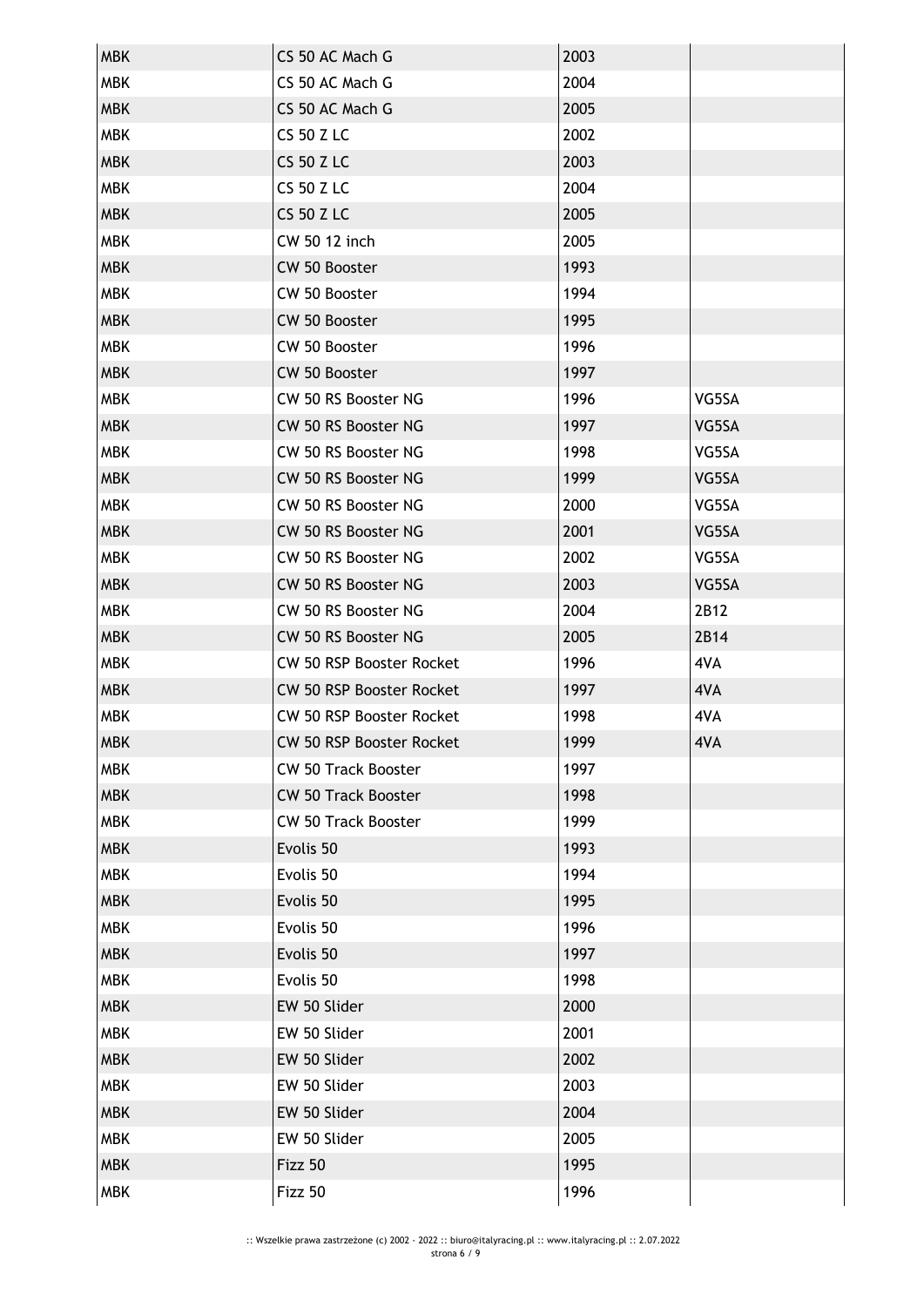| <b>MBK</b> | Fizz 50                   | 1997 |                |
|------------|---------------------------|------|----------------|
| <b>MBK</b> | Forte 50                  | 1996 |                |
| <b>MBK</b> | Forte 50                  | 1997 |                |
| <b>MBK</b> | YH 50 Flipper             | 1999 |                |
| <b>MBK</b> | YH 50 Flipper             | 2000 |                |
| <b>MBK</b> | YH 50 Flipper             | 2001 |                |
| <b>MBK</b> | YH 50 Flipper             | 2002 |                |
| <b>MBK</b> | YH 50 Flipper             | 2003 |                |
| <b>MBK</b> | YH 50 Flipper             | 2004 |                |
| <b>MBK</b> | YH 50 Flipper             | 2005 |                |
| <b>MBK</b> | YN 50 R Ovetto            | 1997 | VTL5AD         |
| <b>MBK</b> | YN 50 R Ovetto            | 1998 | VTL5AD         |
| <b>MBK</b> | YN 50 R Ovetto            | 1999 | 5BV            |
| <b>MBK</b> | YN 50 R Ovetto            | 2000 | 5BV            |
| <b>MBK</b> | YN 50 R Ovetto            | 2001 | 5BV            |
| <b>MBK</b> | YN 50 R Ovetto            | 2002 | <b>VTLSA</b>   |
| <b>MBK</b> | YN 50 R Ovetto            | 2003 | 5RN            |
| <b>MBK</b> | YN 50 R Ovetto            | 2004 | 5RN            |
| <b>MBK</b> | YN 50 R Ovetto            | 2005 | <b>VTLSA</b>   |
| <b>MBK</b> | YQ 50 F1 Nitro Assistance | 1999 | VG55BR         |
| <b>MBK</b> | YQ 50 F1 Nitro Assistance | 2000 | VG55BR         |
| <b>MBK</b> | YQ 50 F1 Nitro Assistance | 2001 | VG55BR         |
| <b>MBK</b> | YQ 50 L Nitro Jaguar      | 2001 | <b>VG5SA14</b> |
| <b>MBK</b> | YQ 50 L Nitro Jaguar      | 2002 | 5PEA           |
| <b>MBK</b> | YQ 50 L Nitro Jaguar      | 2003 | <b>VG5SA14</b> |
| <b>MBK</b> | YQ 50 L Nitro Jaguar      | 2004 | 5SB9           |
| <b>MBK</b> | YQ 50 L Nitro Jaguar      | 2005 | 5SB9           |
| <b>MBK</b> | YQ 50 Nitro               | 1998 | VG55BR         |
| <b>MBK</b> | YQ 50 Nitro               | 1999 | VG55BR         |
| <b>MBK</b> | YQ 50 Nitro               | 2000 | VG55BR         |
| <b>MBK</b> | YQ 50 Nitro               | 2002 | VG5SA          |
| <b>MBK</b> | YQ 50 Nitro               | 2003 | VG5SA          |
| <b>MBK</b> | YQ 50 Nitro               | 2004 | VG5SA          |
| <b>MBK</b> | YQ 50 Nitro               | 2005 | 3C62           |
| YAMAHA     | CS 50 R AC Jog            | 2002 | <b>SA221</b>   |
| YAMAHA     | CS 50 R AC Jog            | 2003 | <b>SA221</b>   |
| YAMAHA     | CS 50 R AC Jog            | 2004 | <b>SA224</b>   |
| YAMAHA     | CS 50 R AC Jog            | 2005 | <b>SA22V</b>   |
| YAMAHA     | <b>CS 50 R Jog</b>        | 1992 |                |
| YAMAHA     | CS 50 R Jog               | 1993 |                |
| YAMAHA     | <b>CS 50 R Jog</b>        | 1994 |                |
| YAMAHA     | $CS$ 50 R Jog             | 1995 |                |
| YAMAHA     | <b>CS 50 R Jog</b>        | 1996 |                |
| YAMAHA     | <b>CS 50 R Jog</b>        | 1997 |                |
|            |                           |      |                |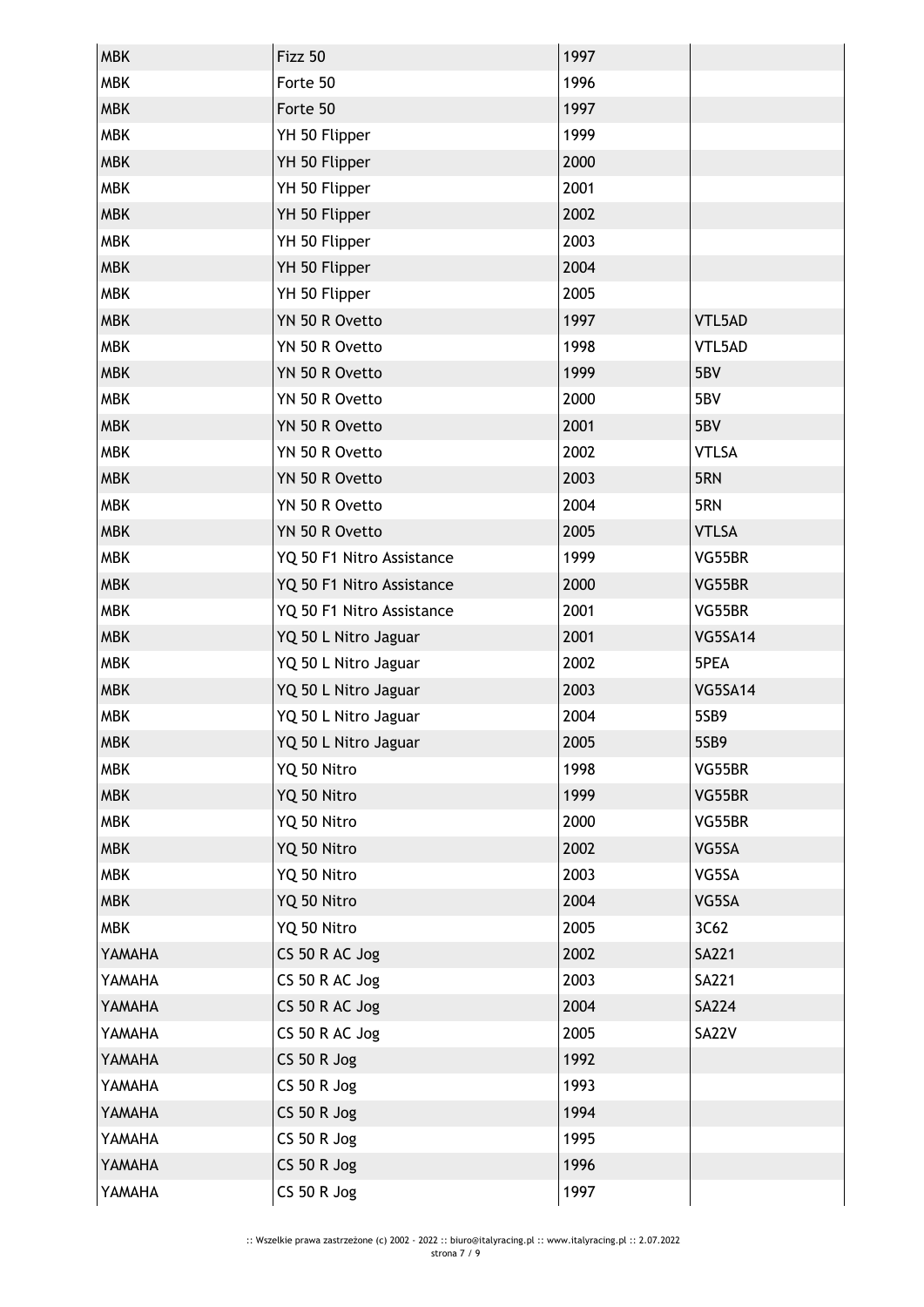| YAMAHA | CS 50 R Jog        | 1998 |              |
|--------|--------------------|------|--------------|
| YAMAHA | CS 50 R Jog        | 1999 |              |
| YAMAHA | <b>CS 50 R Jog</b> | 2000 |              |
| YAMAHA | <b>CS 50 R Jog</b> | 2001 |              |
| YAMAHA | CS 50 RR LC Jog    | 2002 | <b>SA226</b> |
| YAMAHA | CS 50 RR LC Jog    | 2003 | SA226        |
| YAMAHA | CS 50 RR LC Jog    | 2004 | SA22A        |
| YAMAHA | CS 50 RR LC Jog    | 2005 | SA22X        |
| YAMAHA | <b>CW 50 BWS</b>   | 1991 | 4BX          |
| YAMAHA | <b>CW 50 BWS</b>   | 1992 | 4BX          |
| YAMAHA | <b>CW 50 BWS</b>   | 1993 | 4BX          |
| YAMAHA | <b>CW 50 BWS</b>   | 1994 | 4BX          |
| YAMAHA | <b>CW 50 BWS</b>   | 1995 | 4BX          |
| YAMAHA | <b>CW 50 BWS</b>   | 1996 | 4BX          |
| YAMAHA | CW 50 RS NG BWS    | 1996 | 4VA          |
| YAMAHA | CW 50 RS NG BWS    | 1997 | 4VA          |
| YAMAHA | CW 50 RS NG BWS    | 1998 | 4VA          |
| YAMAHA | CW 50 RS NG BWS    | 1999 | <b>SA05</b>  |
| YAMAHA | CW 50 RS NG BWS    | 2000 | <b>SA05</b>  |
| YAMAHA | CW 50 RS NG BWS    | 2001 | <b>SA05</b>  |
| YAMAHA | CW 50 RS NG BWS    | 2002 | <b>SA05</b>  |
| YAMAHA | CW 50 RS NG BWS    | 2003 | <b>SA05</b>  |
| YAMAHA | CW 50 RS NG BWS    | 2004 | <b>SA05</b>  |
| YAMAHA | CW 50 RS NG BWS    | 2007 | <b>SA05</b>  |
| YAMAHA | CW 50 RSP Spy      | 1996 | 4VA          |
| YAMAHA | CW 50 RSP Spy      | 1997 | 4VA          |
| YAMAHA | CW 50 RSP Spy      | 1998 | 4VA          |
| YAMAHA | CW 50 RSP Spy      | 1999 | 4VA          |
| YAMAHA | CW 50 RSX Bump     | 1997 | 4VA          |
| YAMAHA | CW 50 RSX Bump     | 1998 | 4VA          |
| YAMAHA | CW 50 RSX Bump     | 1999 | 4VA          |
| YAMAHA | EW 50 N Slider     | 2005 |              |
| YAMAHA | EW 50 Slider       | 2000 | <b>SA09</b>  |
| YAMAHA | EW 50 Slider       | 2001 | <b>SA09</b>  |
| YAMAHA | EW 50 Slider       | 2002 | <b>SA09</b>  |
| YAMAHA | EW 50 Slider       | 2003 | <b>SA09</b>  |
| YAMAHA | EW 50 Slider       | 2004 | SA094        |
| YAMAHA | YA 50 R Axis       | 1996 | 3UG          |
| YAMAHA | YA 50 R Axis       | 1997 | 3UG          |
| YAMAHA | YA 50 R Axis       | 1998 | 3UG          |
| YAMAHA | YE 50 Zest         | 1993 | 4FW          |
| YAMAHA | YE 50 Zest         | 1994 | 4FW          |
| YAMAHA | YE 50 Zest         | 1995 | 4FW          |
| YAMAHA | YE 50 Zest         | 1996 | 4FW          |